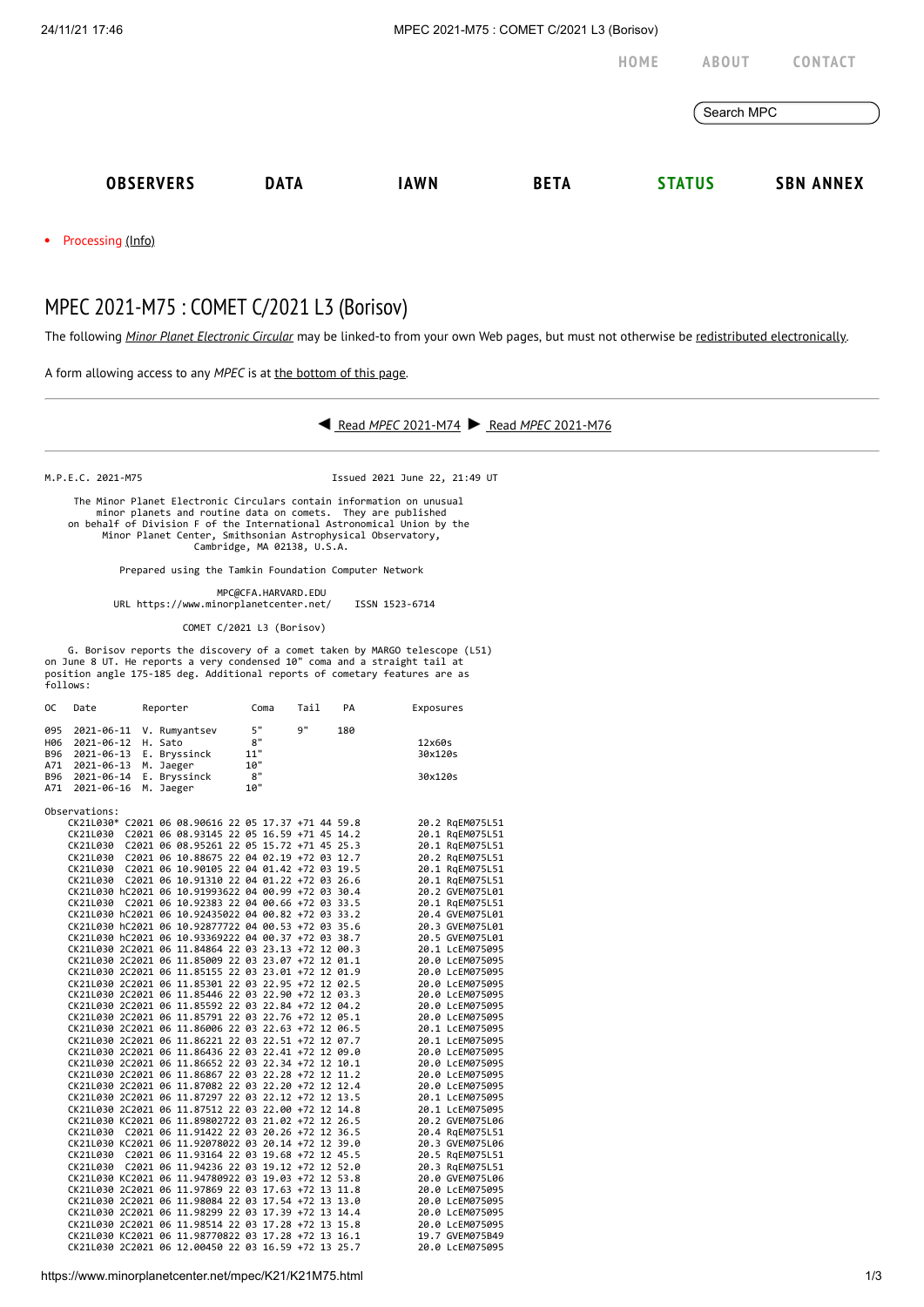| MPEC 2021-M75 : COMET C/2021 L3 (Borisov)<br>24/11/21 17:46 |  |
|-------------------------------------------------------------|--|
|-------------------------------------------------------------|--|

|  |  | CK21L030 2C2021 06 12.00665 22 03 16.47 +72 13 27.0                                                                                                                                                                      |  |  |  |                                                                                                                                                                                                                                                          | 20.0 LCEM075095                    |
|--|--|--------------------------------------------------------------------------------------------------------------------------------------------------------------------------------------------------------------------------|--|--|--|----------------------------------------------------------------------------------------------------------------------------------------------------------------------------------------------------------------------------------------------------------|------------------------------------|
|  |  |                                                                                                                                                                                                                          |  |  |  | CK21L030 2C2021 06 12.00880 22 03 16.34 +72 13 28.2<br>CK21L030 KC2021 06 12.01090322 03 16.57 +72 13 28.6<br>CK21L030 2C2021 06 12.01090322 03 16.23 +72 13 29.2<br>20.0 LCEM075094<br>22.0 LCEM075094                                                  |                                    |
|  |  |                                                                                                                                                                                                                          |  |  |  |                                                                                                                                                                                                                                                          |                                    |
|  |  |                                                                                                                                                                                                                          |  |  |  |                                                                                                                                                                                                                                                          |                                    |
|  |  |                                                                                                                                                                                                                          |  |  |  |                                                                                                                                                                                                                                                          |                                    |
|  |  |                                                                                                                                                                                                                          |  |  |  |                                                                                                                                                                                                                                                          |                                    |
|  |  |                                                                                                                                                                                                                          |  |  |  |                                                                                                                                                                                                                                                          |                                    |
|  |  |                                                                                                                                                                                                                          |  |  |  |                                                                                                                                                                                                                                                          |                                    |
|  |  |                                                                                                                                                                                                                          |  |  |  |                                                                                                                                                                                                                                                          |                                    |
|  |  |                                                                                                                                                                                                                          |  |  |  |                                                                                                                                                                                                                                                          |                                    |
|  |  |                                                                                                                                                                                                                          |  |  |  |                                                                                                                                                                                                                                                          |                                    |
|  |  |                                                                                                                                                                                                                          |  |  |  |                                                                                                                                                                                                                                                          |                                    |
|  |  |                                                                                                                                                                                                                          |  |  |  |                                                                                                                                                                                                                                                          |                                    |
|  |  |                                                                                                                                                                                                                          |  |  |  |                                                                                                                                                                                                                                                          |                                    |
|  |  |                                                                                                                                                                                                                          |  |  |  |                                                                                                                                                                                                                                                          |                                    |
|  |  |                                                                                                                                                                                                                          |  |  |  |                                                                                                                                                                                                                                                          |                                    |
|  |  |                                                                                                                                                                                                                          |  |  |  |                                                                                                                                                                                                                                                          |                                    |
|  |  |                                                                                                                                                                                                                          |  |  |  |                                                                                                                                                                                                                                                          |                                    |
|  |  |                                                                                                                                                                                                                          |  |  |  |                                                                                                                                                                                                                                                          |                                    |
|  |  |                                                                                                                                                                                                                          |  |  |  | CK211030 (C2021 06 12.43095 22 02 58.41 +72 17 18.9<br>CK211030 (C2021 06 12.43617 22 02 58.41 +72 17 18.9<br>CK211030 C2021 06 12.43617 22 02 58.13 +72 17 22.0<br>CK211030 C2021 06 12.90294 22 02 33.51 +72 21 27.2<br>CK211030 C20                   | 19.3 GXEM075J57                    |
|  |  |                                                                                                                                                                                                                          |  |  |  |                                                                                                                                                                                                                                                          | 20.1 RgEM075L51                    |
|  |  | CK21L030 KC2021 06 13.90257 22 01 53.09 +72 30 37.1<br>CK21L030 C2021 06 13.93318 22 01 51.45 +72 30 53.6<br>CK21L030 C2021 06 13.94390 22 01 50.97 +72 30 59.9                                                          |  |  |  |                                                                                                                                                                                                                                                          | 20.1 RqEM075L51<br>20.0 RqEM075L51 |
|  |  |                                                                                                                                                                                                                          |  |  |  |                                                                                                                                                                                                                                                          |                                    |
|  |  |                                                                                                                                                                                                                          |  |  |  |                                                                                                                                                                                                                                                          |                                    |
|  |  |                                                                                                                                                                                                                          |  |  |  |                                                                                                                                                                                                                                                          |                                    |
|  |  |                                                                                                                                                                                                                          |  |  |  |                                                                                                                                                                                                                                                          |                                    |
|  |  |                                                                                                                                                                                                                          |  |  |  |                                                                                                                                                                                                                                                          |                                    |
|  |  |                                                                                                                                                                                                                          |  |  |  |                                                                                                                                                                                                                                                          |                                    |
|  |  |                                                                                                                                                                                                                          |  |  |  |                                                                                                                                                                                                                                                          |                                    |
|  |  |                                                                                                                                                                                                                          |  |  |  |                                                                                                                                                                                                                                                          |                                    |
|  |  |                                                                                                                                                                                                                          |  |  |  | 20.0 RqEM075L51<br>20.0 RqEM075L51<br>20.0 RqEM075L51<br>20.0 RqEM075L51<br>20.0 RqEM075L51<br>20.0 RqEM075L51<br>20.0 RqEM075L51<br>20.0 RVEM075887<br>20.0 RVEM075887<br>20.0 RVEM075887<br>20.0 RVEM075887<br>20.0 RVEM075871<br>20.0 RVEM075871<br>2 |                                    |
|  |  |                                                                                                                                                                                                                          |  |  |  |                                                                                                                                                                                                                                                          |                                    |
|  |  |                                                                                                                                                                                                                          |  |  |  |                                                                                                                                                                                                                                                          |                                    |
|  |  |                                                                                                                                                                                                                          |  |  |  |                                                                                                                                                                                                                                                          |                                    |
|  |  |                                                                                                                                                                                                                          |  |  |  |                                                                                                                                                                                                                                                          |                                    |
|  |  |                                                                                                                                                                                                                          |  |  |  |                                                                                                                                                                                                                                                          | 20.0 RqEM075L27<br>19.9 RqEM075157 |
|  |  |                                                                                                                                                                                                                          |  |  |  |                                                                                                                                                                                                                                                          |                                    |
|  |  |                                                                                                                                                                                                                          |  |  |  |                                                                                                                                                                                                                                                          | 19.8 RgEM075157                    |
|  |  | CK21L030 KC2021 06 15.01457 22 01 00.29 +72 40 37.3<br>CK21L030 KC2021 06 15.02923 22 00 59.71 +72 40 45.2<br>CK21L030 KC2021 06 15.93702 22 00 14.89 +72 48 51.4<br>CK21L030 KC2021 06 15.96046 22 00 13.73 +72 49 03.7 |  |  |  |                                                                                                                                                                                                                                                          | 20.3 RgEM075L27                    |
|  |  |                                                                                                                                                                                                                          |  |  |  |                                                                                                                                                                                                                                                          | 20.1 RgEM075L27                    |
|  |  |                                                                                                                                                                                                                          |  |  |  |                                                                                                                                                                                                                                                          |                                    |
|  |  |                                                                                                                                                                                                                          |  |  |  |                                                                                                                                                                                                                                                          |                                    |
|  |  |                                                                                                                                                                                                                          |  |  |  |                                                                                                                                                                                                                                                          |                                    |
|  |  |                                                                                                                                                                                                                          |  |  |  |                                                                                                                                                                                                                                                          |                                    |
|  |  |                                                                                                                                                                                                                          |  |  |  |                                                                                                                                                                                                                                                          |                                    |
|  |  |                                                                                                                                                                                                                          |  |  |  |                                                                                                                                                                                                                                                          |                                    |
|  |  |                                                                                                                                                                                                                          |  |  |  |                                                                                                                                                                                                                                                          |                                    |
|  |  |                                                                                                                                                                                                                          |  |  |  |                                                                                                                                                                                                                                                          |                                    |
|  |  |                                                                                                                                                                                                                          |  |  |  |                                                                                                                                                                                                                                                          |                                    |
|  |  |                                                                                                                                                                                                                          |  |  |  | CK211039 KC2021 06 15.96046 22 00 13.73 +72 49 03.7<br>CK211039 KC2021 06 15.96046 22 00 12.53 +72 49 03.7<br>CK211039 KC2021 06 16.97189 21 59 21.59 +72 58 04.3<br>CK211039 KC2021 06 16.97189 21 59 21.69 +72 58 04.3<br>CK211039 K                   |                                    |
|  |  |                                                                                                                                                                                                                          |  |  |  |                                                                                                                                                                                                                                                          |                                    |
|  |  |                                                                                                                                                                                                                          |  |  |  |                                                                                                                                                                                                                                                          |                                    |
|  |  |                                                                                                                                                                                                                          |  |  |  |                                                                                                                                                                                                                                                          |                                    |
|  |  |                                                                                                                                                                                                                          |  |  |  |                                                                                                                                                                                                                                                          |                                    |
|  |  |                                                                                                                                                                                                                          |  |  |  |                                                                                                                                                                                                                                                          |                                    |
|  |  |                                                                                                                                                                                                                          |  |  |  |                                                                                                                                                                                                                                                          |                                    |
|  |  |                                                                                                                                                                                                                          |  |  |  |                                                                                                                                                                                                                                                          |                                    |
|  |  |                                                                                                                                                                                                                          |  |  |  |                                                                                                                                                                                                                                                          |                                    |
|  |  |                                                                                                                                                                                                                          |  |  |  |                                                                                                                                                                                                                                                          |                                    |

- Observer details:<br><u>095 Crimea-Nauchnij.</u> Observer V. Rumyantsev. 2.6-m f/4 reflector + CCD.<br><u>157 Frasso Sabino.</u> Observers R. Haver, R. Gorelli. Measurer R. Haver.<br>0.37-m f/6.70 Cassegrain + CCD.<br><u>204 Schiaparelli Observat</u>
- 9<u>70 Chelmsford.</u> Observer N. James. 0.28-m f/10.0 Schmidt-Cassegrain + CCD.<br>A71 Stixendorf. Observers M. Jaeger, E. Prosperi, S. Prosperi. Measurer M.<br>Jaeger. 0.35-m f/4.2 reflector + CCD.
- [B49 Paus Observatory, Sabadell.](http://obspausb49.blogspot.com.es/) Observer J. Camarasa. 0.30-m f/4 reflector + C<sub>CD</sub>
- [B96 Brixiis Observatory, Kruibeke.](http://www.astronomie.be/erik.bryssinck/) Observer E. Bryssinck. 0.4-m f/3.8 reflector + CCD.
- [H06 iTelescope Observatory, Mayhill.](http://www.itelescope.net/) Observer H. Sato. 0.43-m f/6.8 astrograph + CCD + f/4.5 focal reducer.
- [H36 Sandlot Observatory, Scranton.](https://sites.google.com/a/sitechservo.info/gary-hug-s-site/) Observer G. Hug. 0.56-m reflector + CCD.<br>157 Centro Astronomico Alto Turia, Valencia. Observer A. Fornas. Measurers<br>A. Fornas, G. Fornas, E. Arce, V. Mas. , 0.4-m f/7 reflector + CCD.<br>195
- 
- L01 Visnjan Observatory, Tican. Observers K. Korlevic, I. Lyon. Measurer K. Korlevic. 1.0-m f/2.9 reflector + CCD.
- L02 NOAK Observatory, Stavraki. Observer N. Sioulas. 0.25-m f/4.7 reflector + CCD.
- + CCD.<br>L06 Sormano 2 Observatory, Bellagio Via Lattea. Observer G. Ventre. Measurer<br>P. Sicoli. 0.36-m Schmidt-Cassegrain + CCD.<br>L27 29PREMOTE Observatory, Dauban. Observer J.-F. Soulier. 0.25-m f/3.5<br>Newtonian reflector +
- 
- L51 MARGO, Nauchnij. Observer G. Borisov. 0.65-m f/1.5 astrograph + CCD. W62 Comet Hunter Observatory2, New Ringgold. Observer J. Maikner. 0.30-m f/3.8 Riccardi-Honders + CCD.

Orbital elements: C/2021 L3 (Borisov) Epoch 2022 Mar. 2.0 TT = JDT 2459640.5 T 2022 Mar. 12.29419 TT Rudenko q 8.3970663 (2000.0) P Q z +0.0067729 Peri. 93.00385 +0.00067586 -0.96700662 +/-0.0000000 Node 344.93742 -0.20208621 +0.24936225 e 0.9431274 Incl. 78.60380 +0.97936750 +0.05212163 From 96 observations 2021 June 8-22, mean residual 0".5.

 C/2021 L3 (Borisov) Epoch 2021 July 5.0 TT = JDT 2459400.5 T 2022 Mar. 12.26429 TT Rudenko

https://www.minorplanetcenter.net/mpec/K21/K21M75.html 2/3